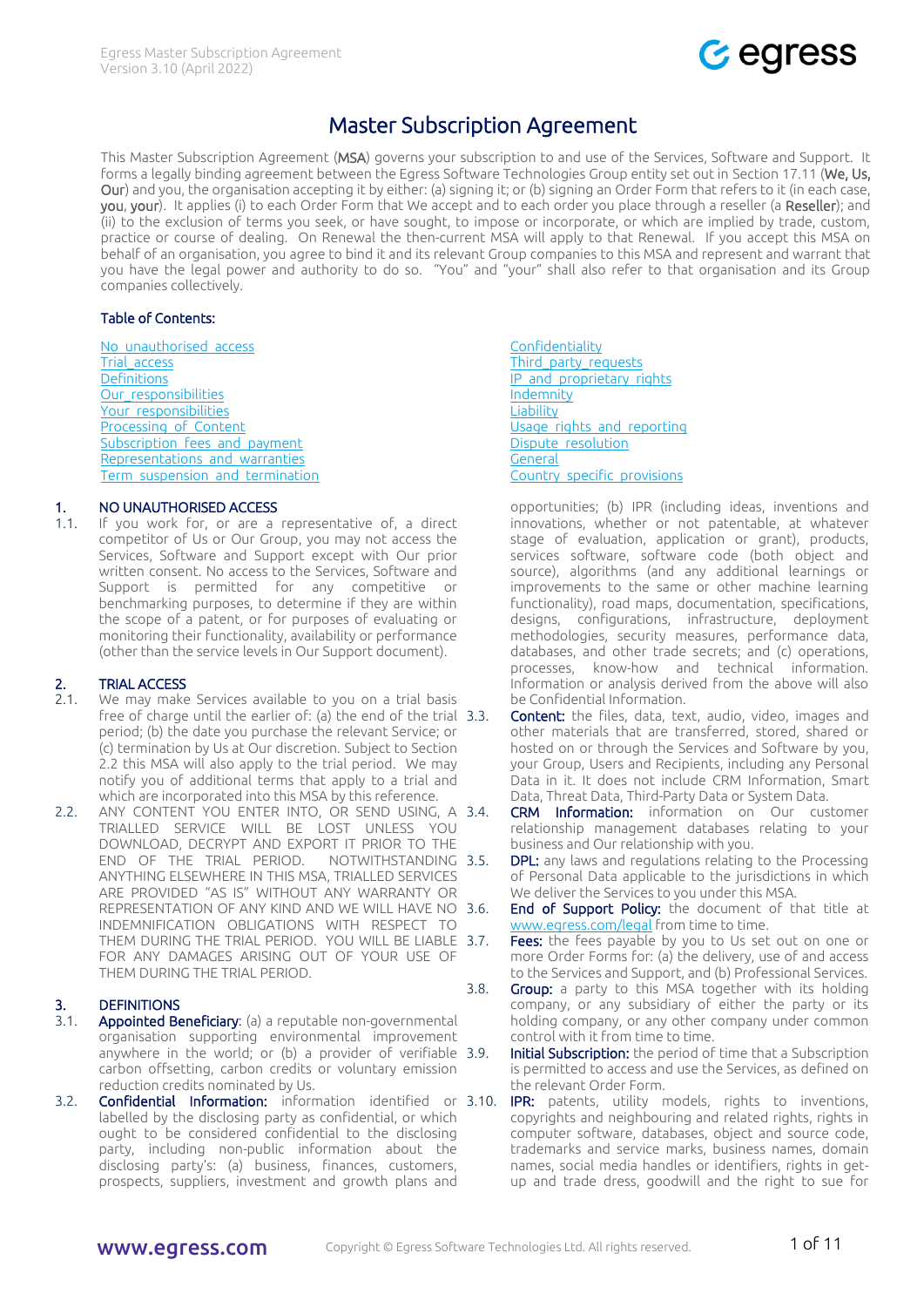

database rights, rights to use, and protect the confidentiality of, Confidential Information (including know-how and Trade Secrets), and all other intellectual property rights, in each case whether registered or unregistered and including all applications and rights to 3.29. apply for and be granted, renewals or extensions of, and rights to claim priority from, such rights and all similar or equivalent rights or forms of protection which subsist or 3.30. will subsist now or in the future in any part of the world.

- 3.11. On-Premise Software: any part of the Software necessary to enable you to host all or part of the Services on your infrastructure.
- 3.12. Order Form: the document, labelled either 'Order Form', 3.31. 'Quote' or 'Customer Confirmation' sent out by Us or a Reseller to you containing details of the Services, Software, Support and Subscriptions you have purchased and which you: (a) sign; and/or (b) provide an order document in relation to (e.g. confirmation email, purchase order or other document) to confirm your purchase or indicate your acceptance.
- 3.13. Personal Data: any personal information that relates to an identifiable individual natural person. The scope of it may be broader based on local DPL applicable to the delivery of the Services to you.
- 3.14. Personnel: Our employees, temporary staff and fixed- 3.32. term contractors.
- 3.15. Plug-Ins: one or more proprietary software or Third-Party Software components, plug-ins or apps provided by Us for installation onto your network or User devices in 3.33. order to access and use the Services.
- 3.16. Privacy Framework: a privacy framework approved by relevant regulatory authorities to protect transfers of 3.34. Personal Data between one or more relevant territories (as applicable) and to which We or a relevant member of Our Group may certify or register during the Subscription Period.
- 3.17. Process: any operation or set of operations performed on Personal Data or sets of Personal Data, whether or not by automated means, as defined in the DPL.
- 3.18. Professional Services: services provided by Us to you in accordance with an agreed SOW.
- 3.19. Recipient: an individual who either: (a) receives a secure communication from you, a member of your Group or a User; or (b) is granted access to Content by any of the foregoing, in each case through use of the Services.
- 3.20. Renewal: has the meaning given in Sectio[n 9.2.](#page-4-2)
- 3.21. Reseller: has the meaning given at the top of this MSA.
- 3.22. Services: Our services delivered either as a fully-hosted, partially-hosted or on-premise model and including the use of, or access to, the Software. This term does not 3.37. include Professional Services.
- 3.23. **Smart Data:** the record of individual User email behaviour and associations formed from the machine learning and 3.38. artificial intelligence led processing, collection and 3.39. analysis of email metadata and Third-Party Data. This excludes CRM Information, Threat Data and System Data.
- 3.24. Software: the software that enables Us to deliver, develop, enhance and provide the Services, including the Plug-Ins, On-Premise Software, Third-Party Data and Third-Party Software.
- 3.25. **SOW:** a statement of work agreed by both of us which describes certain Professional Services to be provided.
- 3.26. Standard Contractual Clauses: the model clauses for data 4. transfers as approved by relevant regulatory authorities 4.1. from time to time.
- passing off or unfair competition, rights in designs, 3.27. **Sub-Processors:** those Group companies and third-parties listed a[t www.egress.com/legal/subcontractors](https://www.egress.com/legal/subcontractors) from time to time.
	- Subscription Period: the Initial Subscription together with any Renewal(s).
	- **Subscription:** a single right to access and use the Service, Software and Support during the applicable Subscription Period.
	- **Support:** the support services We provide as set out at [www.egress.com/legal](http://www.egress.com/legal) from time to time. Your Support level will be Premium unless you have subscribed to: (a) 24/7 Support; and/or (b) enhanced service management, on a relevant Order Form.
	- System Data: (a) usage statistics, system logs, performance and security data, feedback data, records of support requests, and aggregated data about how Our sites, Services, Software, Support and apps are used (e.g. performance counters, access logs, metrics and associated metadata, unique identifiers for devices, technical information about the devices used, the network, operating system and browsers); and (b) data identified as malicious (e.g. malware infections, cyberattacks, unsuccessful security incidents, or other threats). This excludes Content, Smart Data and Threat Data.
	- **Third-Party Data:** data that is proprietary to third-parties that We receive and which may be included in the data sets processed by Our Services to enable them to operate in the way described.
	- Third-Party Software: software that is proprietary to third-parties that We licence and which may be included within the Services to provide additional functionality.
	- Threat Data: data identified by the Services as, without limitation: (a) malicious; (b) indicative of cyberattack or other threat; or (c) that which is, or could be, used to exploit vulnerabilities, conduct malicious activity, malware or ransomware infections, data theft or unauthorised access, cyberattacks or other activity. Threat Data includes data derived from the foregoing.
	- 3.35. Unsuccessful Security Incident: an attempt to gain access to your Content, Smart Data or the infrastructure and networks that provide the Services (including denial of service attacks, pings, attacks on firewalls or edge servers, port scans, unsuccessful log-on attempts, packet sniffing or other unauthorised access to traffic data) that does not result in a personal data breach in relation to your Content and/or Smart Data.
	- 3.36. UK: England, Scotland, Wales and Northern Ireland, collectively or individually as the context and circumstance requires.
		- User: your and your Group's employees and contractors, who are permitted by you to access and use the Services, Software and Support through a Subscription.
		- Your Instructions: has the meaning given in Section 6.1.
		- 3.39. In this MSA: (a) the terms *including, includes* or any similar expression shall be construed as illustrative and will not limit the scope of words that follow them; (b) references to *writing* or *written* includes email; and (c) an obligation not to do something includes an obligation not to allow that thing to be done.

# [Top](#page-0-4)

## <span id="page-1-0"></span>**OUR RESPONSIBILITIES**

Provision of the Services. We will: (a) provide you with access to the Services as described in this MSA and any applicable Order Forms with reasonable skill and care; (b)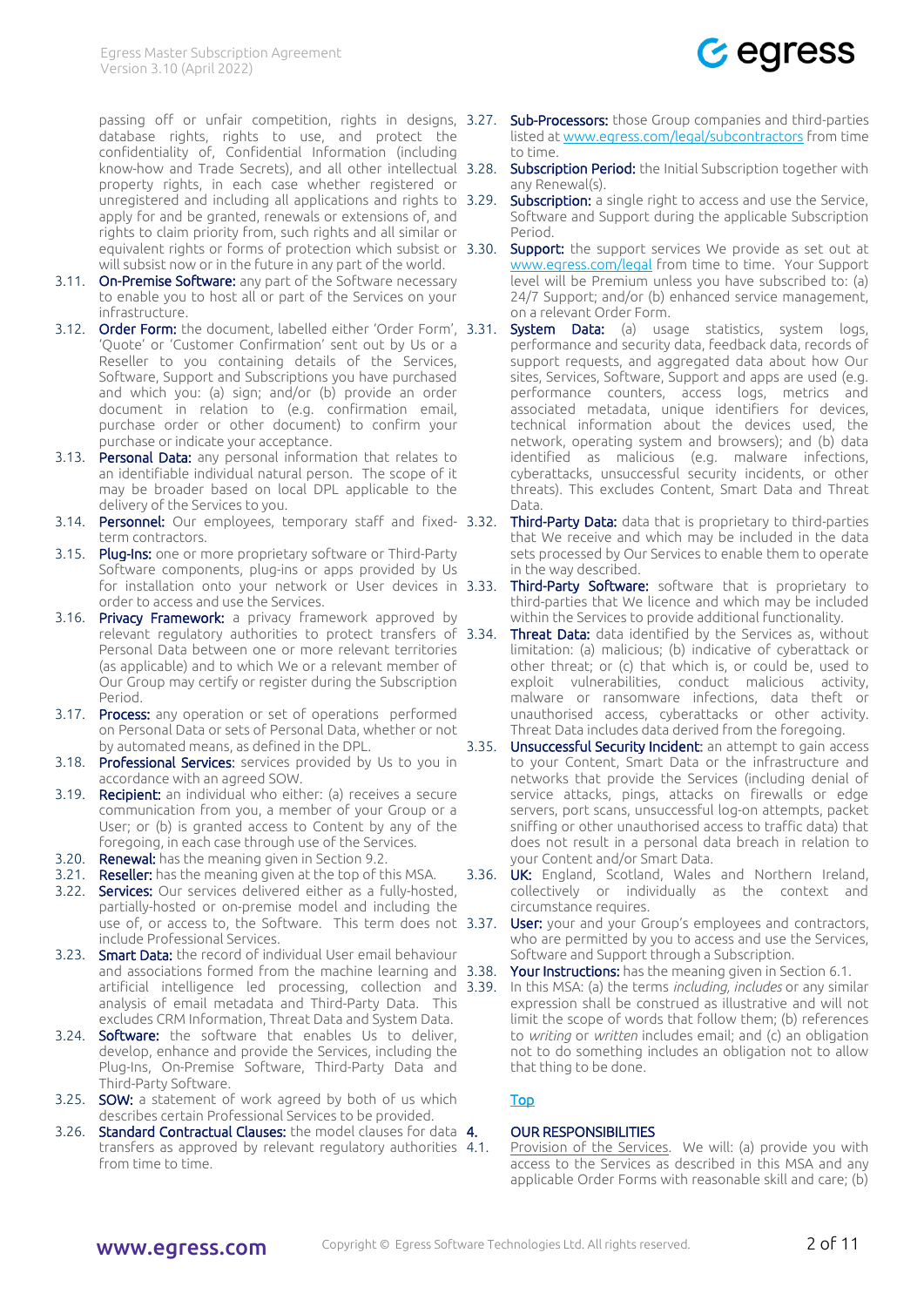use Smart Data and Threat Data to provide insights, advice and reporting to you and Users; (c) provide you with Support; and (d) create a single account for you  $5.$ within the relevant Service(s) and/or associated systems 5.1. (Your Account). We grant you a non-exclusive, revocable, non-transferable, non-sub-licensable right: (a) to permit Users to access and use the Services during a Subscription Period; and (b) to install 1 copy (in object code format) of the Plug-Ins on User devices; (c) if relevant to the Services you are subscribed to, to use any Service API. Any APIs may not be used for testing or to create or produce new applications for any purpose. If you subscribe to an onpremise or partially hosted Service, We grant you a nonexclusive, revocable, non-transferable, non-sub-licensable licence to download, install and use 1 copy of the On-Premise Software (in object code format) on your private infrastructure during your Subscription Period. Access to and use of the Services and APIs are permitted for your and your Group's business purposes only except for use of reports and reporting Software which are for your internal business purposes only. Access and use for personal or private use, or for the benefit of a third party, is not permitted. Rights in and to the Software and Services are licensed (not sold). We reserve the right to 5.2. insert the words "This email is protected by Egress" in the footer of outbound emails which are scanned or encrypted using the Services.

- <span id="page-2-2"></span>4.2. Provision of Professional Services. We will provide any 5.3. Professional Services set out in a relevant Order Form in a professional and workmanlike manner, using reasonable skill and care in accordance with industry practice and any relevant SOW. You will have 14 calendar days from the date of completion of Professional Services to notify Us if they do not conform with the SOW. We will, as your sole and exclusive remedy and Our sole liability for such nonperformance, reperform the Professional Services at no additional cost to you. If you do not notify Us the Professional Services will be deemed accepted. Unless provided as Professional Services, We will not be liable for failures to correctly install Software on your infrastructure or devices. If travel is required for Professional Services, We will discuss with you in the following order: (a) ways to avoid unnecessary travel; (b) sustainable journeys and forms of travel; or (c) offsetting impacts of unavoidable travel through an Appointed Beneficiary.
- 4.3. Our Personnel. We are fully responsible for the acts, omissions and defaults of Our Personnel and Sub-Processors as if they were Our own and will restrict their involvement to those necessary to fulfil Our obligations under this MSA and Your Instructions.
- <span id="page-2-3"></span>4.4. Changes to the Services. The Services are generally 5.4. provided on a software-as-a-service basis. We reserve the right (but are under no obligation) to make changes without prior notice to any aspects of the Services that We host. If these changes result in a material degradation to the capacity, accessibility or available functionality of the Services you may, as your sole remedy and Our sole 5.5. liability: (a) terminate just the affected Service(s) provided that you give Us not less than 60 days' notice and We do not cure such material degradation within that period; and (b) receive a refund of any Fees prepaid relating to the period after termination. We reserve the right to: (i) discontinue a Service at the end of its current Subscription Period; and (ii) at any time withdraw support in accordance with Our End of Support Policy.



## [Top](#page-0-4)

## <span id="page-2-0"></span>YOUR RESPONSIBILITIES

- Subscriptions. Subscriptions must be allocated to Users within Your Account. You must not authorise Users in excess of the number of Subscriptions purchased or allocate Subscriptions to individuals outside Your Account. Subscriptions cannot be shared or used by more than one User but can be permanently reassigned to another User within Your Account. We may use technological licence control features to ensure compliance. You are responsible for: (a) your Users; and (b) the security and confidentiality of log-in details and are responsible for all acts and omissions of anyone who uses them (whether or not authorised or undertaken by you) unless they are caused by Our breach of this MSA. You must notify Us promptly of unauthorised use of a Subscription. Additional Subscriptions may be purchased during a Subscription Period but Subscriptions cannot be reduced during the Initial Subscription or a Renewal. Any reductions must be notified to Us or a Reseller at least 60 calendar days' prior to your next Renewal and will be effective during the following Renewal only.
- <span id="page-2-4"></span>Acceptable Use Policy (AUP). You must comply, and ensure Users comply, with Our AUP at [www.egress.com/legal/acceptable-use-policy](https://www.egress.com/legal/acceptable-use-policy) (as amended from time to time).
	- Your obligations. You will comply, and will ensure that your Users comply, with the terms of this MSA and with all laws, rules and regulations applicable to your and their use of the Services, Software and Support. You are responsible for their acts and omissions and must notify Us promptly if you become aware of any breach of this MSA. You are responsible for ensuring your infrastructure is: (a) sufficient to operate and access the Services; and (b) compatible with the Software. You must, and must ensure that your Group: (i) only use the Services in accordance with this MSA and any documentation or instructions referred to or which We provide; (ii) cooperate with Us where reasonably required; (iii) upgrade software, services, systems and infrastructure: (A) promptly in line with Our or the relevant owner's patching recommendations or to protect against security risks, vulnerabilities, viruses, bugs, malicious code or activity; (B) in any event, within 12 months of an upgrade, new release or new version being made available; and (C) as required by Our End of Support Policy; and (iv) provide Us with reasonable assistance at no cost in investigating Service outages, security problems or suspected or known breaches of this MSA (or documents referred to in it) by you or Users.
- Testing. You shall not, and shall not allow any thirdparties to, perform any technical security integrity review, penetration test, load test, denial-of-service simulation or vulnerability scan on the Software and/or Services without Our prior written consent. Additional charges may apply where consent is granted.
- <span id="page-2-1"></span>Key Contact Details. You must provide Us with key contact details for notifications of: (a) Service outages; (b) security incidents; and/or (c) data protection breaches. YOU MUST ENSURE THESE ARE KEPT UP-TO-DATE. Where sent by email, any notice shall be deemed to be served 1 hour after transmission or, if not sent on a Business Day, at 9am on the next Business Day provided that no failure or other DNS message is received by Us. Any notification is not, and will not be construed as, acknowledgement by Us, a member of Our Group or any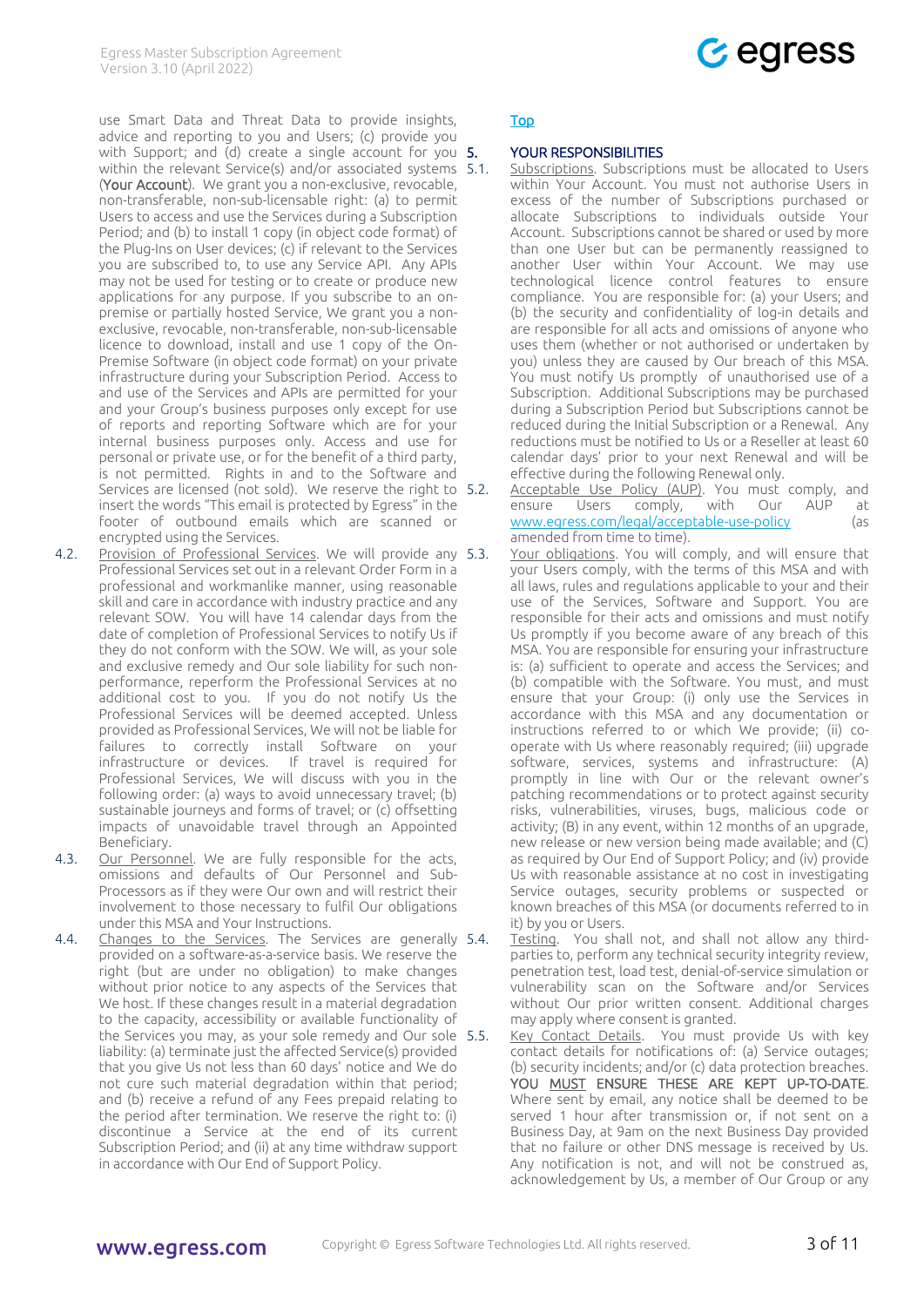Sub-Processor of any fault or liability in respect of it. We 6.4. will have no obligation to notify you under this Section [5.5](#page-2-1) or otherwise under this MSA of any Unsuccessful Security Incident.

## [Top](#page-0-4)

## 6. PROCESSING OF CONTENT AND SMART DATA

- <span id="page-3-1"></span>6.1. Your instructions. This MSA (including any additional terms under Section [6.3\)](#page-3-2), your Support requests and use of tools provided by the Services contain your 6.6. instructions to Us and Our Group in relation to the Processing of Content and Smart Data for and on behalf of you, your Group and Users (Your Instructions). In using the Services, Content may be shared by you, your Group and Users with Recipients. We will not access, use, Process or disclose Content or Smart Data except: (a) as necessary to maintain or provide the Services in 7. accordance with Your Instructions; (b) in accordance with 7.1. Sections [11](#page-5-1) and [15.2;](#page-7-3) or (c) as approved by you. You expressly acknowledge the interception, technical processing, transmission and storage of Content, Threat Data and Smart Data as necessary to provide the Services. You accept that no matter where Content and Smart Data is stored, We do not control or limit the locations from which you, your Group, Users and Recipients may access or use it and it is your responsibility to ensure that neither you nor Users, access or use the Software, Services and/or Support in a country with laws that would 7.2. require Content and/or Smart Data to be hosted in that country. You will ensure that Your Instructions comply with all applicable laws, and that Our Processing of Content and Smart Data in accordance with them will not cause Us or Our Group to violate any applicable law. We will immediately inform you if, in Our opinion, Your 7.3. Instructions infringe any DPL however We are not obliged to perform a comprehensive legal examination of them. Additional instructions outside of the scope of this MSA will be subject to written agreement and payment of any 7.4. additional Fees.
- 6.2. Protective measures. We have implemented and will maintain appropriate technical and organisational measures in relation to the Services taking into account the state of the art, the costs of implementation, and the nature, scope, context and purposes of Processing, as well as the likelihood and severity of risk to the rights and freedoms of data subjects. This includes measures relating to the physical security of Our facilities used to deliver them, measures to control access rights to Our assets and relevant networks, and processes for testing these measures. In accordance with Our obligations under applicable law, We may undertake digital forensic investigations in relation to the use of the Services and Subscriptions. You are responsible for using, and ensuring that your Users use, the controls and advice provided by the Services correctly and consistently. Unless delivered as Professional Services, you are responsible for all customer-side configuration of the Services.
- <span id="page-3-2"></span>6.3. Additional Processing Terms. If relevant to your use of the Services, the terms of Our: (a) data processing addendum; (b) Business Associate Agreement; and/or (c) CCPA/CPRA Addendum will apply and be incorporated by reference into this MSA. These documents are each available for you to sign if you wish to do so at 7.6. [www.egress.com/legal.](https://www.egress.com/legal)

Privacy Policy. We will collect use, disclose and otherwise Process Personal Data in accordance with Our Privacy Policy at [www.egress.com/legal/privacy-policy,](https://www.egress.com/legal/privacy-policy) the terms of this MSA and any document referred to within it, and, to the extent that We or a relevant member of Our Group are self-certified or registered with a Privacy Framework that protects transfers of Personal Data under relevant DPL, the terms of that Privacy Framework.

 $C$  egress

Use of Sub-Processors. You authorise Us to engage Sub-Processors to fulfil Our obligations under this MSA.

Microsoft Office Online. Use by you and Users of Microsoft Office Online within Our Secure Workspace Service will be subject to the terms of your agreement with Microsoft. More details can be found [here.](https://docs.microsoft.com/en-us/microsoft-365/cloud-storage-partner-program/faq/datacenter-routing)

## [Top](#page-0-4)

#### **SUBSCRIPTION FEES AND PAYMENT**

- <span id="page-3-4"></span><span id="page-3-0"></span>Fees and payment terms. You will pay all Fees set out on Order Forms in the currency stated within 30 calendar days from invoice date (without set-off, counterclaim, deduction or withholding). Fees accrue from the earlier of: (a) the date a User first accesses the Service; (b) the start date of the Subscription Period on the relevant Order Form. Fees are non-cancellable and, subject to Sections [9.5](#page-4-3) and [9.6,](#page-4-4) non-refundable. Fees are based on purchased Subscriptions and not usage or deployment. Pricing is Our Confidential Information.
- Payment Information. You must provide Us with up-todate payment information and notify Us of any changes to it. Fees are invoiced in full in advance unless otherwise agreed. Renewal Fees are invoiced in full before the date of renewal. Fees for additional Users will be invoiced where identified or ordered by you.
- Disputed Invoices. You must notify Us within 21 calendar days of receipt of an invoice if you dispute it, telling Us why. If only part is disputed, you must pay the undisputed amount. We will work with you to resolve your dispute.
- <span id="page-3-3"></span>Overdue Fees. If Fees are overdue then We will notify you and, without prejudice to Our rights or remedies, may: (a) suspend access to the Services and Support; and (b) charge late payment interest from their due date until full payment is received at the rate of the lesser of 1.5% per month or the greatest rate permitted by applicable law (Interest); or (c) require you to pay a sum equal to the Interest, or a portion of the Interest, to an Appointed Beneficiary, with (b) and (c) in such proportions as We may specify. If We take action to pursue collection of overdue, undisputed Fees: (i) you will pay the reasonable associated costs; and (ii) We may make shorter payment terms a condition of a Renewal.
- <span id="page-3-5"></span>Taxes. Fees are exclusive of taxes, withholdings, levies or duties of any nature (including local, state, federal, VAT, sales tax, customs duties, foreign taxes or similar) (taxes). We will charge taxes that We are obliged to collect from you unless you give Us a properly completed and lawful exemption certificate. If taxes are payable you will pay them (or reimburse Us if We have paid them) except taxes based on Our net income, employment or real estate. If a payment owed to Us is withheld based on a claim that such withholding is required pursuant to tax laws such payment shall be increased as necessary to result in a net payment to Us of the amounts otherwise payable under this MSA.

<span id="page-3-6"></span>Future Functionality. You agree your purchase is not dependent on delivery of future functionality or features,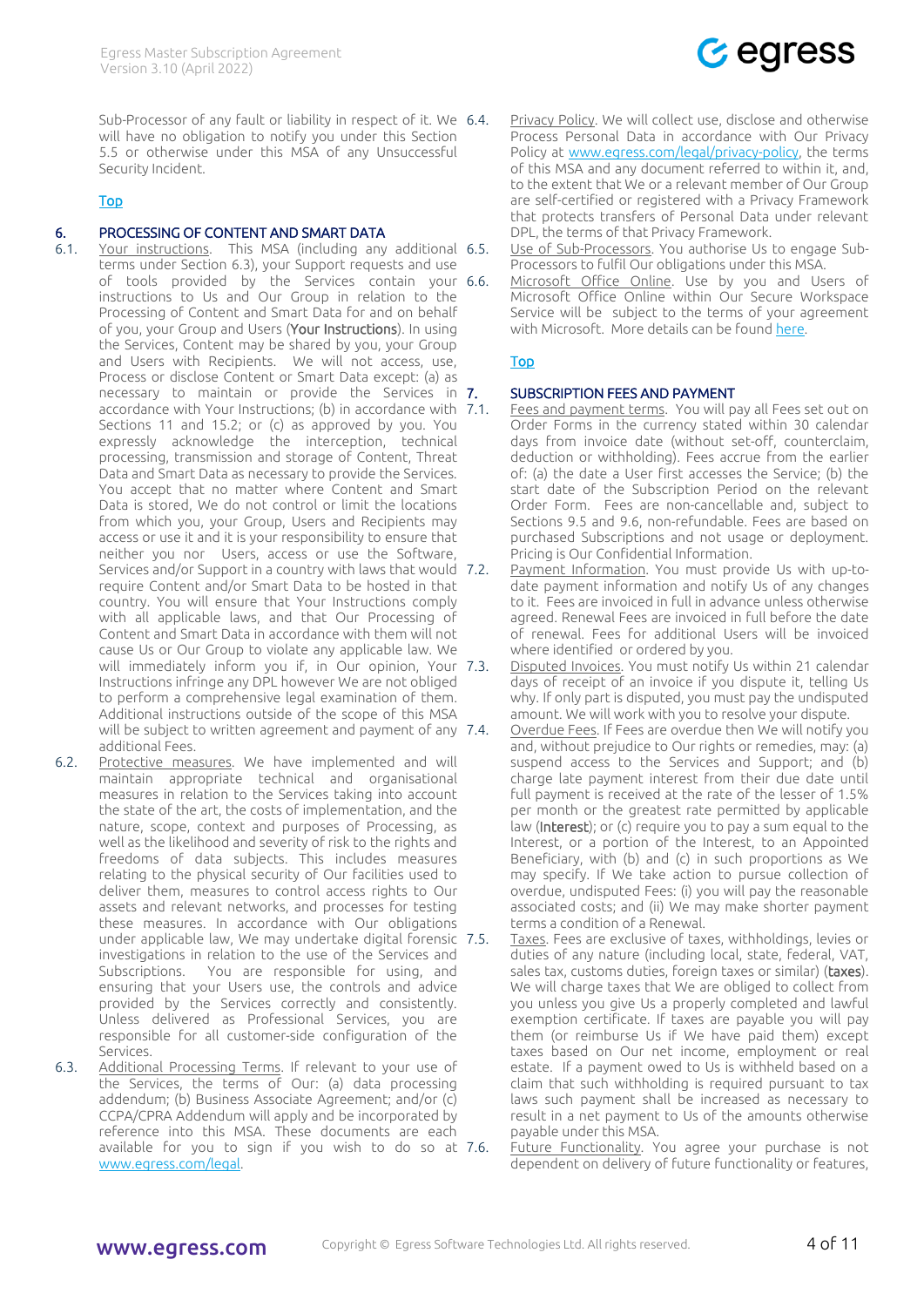

or on any oral, written or public comments made by Us regarding such future functionality or features.

## [Top](#page-0-4)

### <span id="page-4-0"></span>8. REPRESENTATION AND WARRANTIES

- 8.1. Mutual. Each party: (a) represents that it has validly entered into this MSA and has the power to do so; (b) warrants that: (i) it will comply with all binding laws, rules 9.4. and regulations applicable to its activity under this MSA; and (ii) has and will maintain all necessary authority, rights, licences, consents, policies and permissions to enable it to perform its obligations under this MSA.
- 8.2. Our warranties. We warrant that, provided the latest version of Our Plug-Ins and/or On-Premise Software are being used, the Services will perform materially in accordance with the applicable documentation then available a[t www.egress.com/resources/datasheets.](https://www.egress.com/resources/datasheets) If We breach this warranty and fail to remedy the defect within 30 days of your notice to Us describing the alleged failure, your exclusive remedy will be to terminate the affected Service in accordance with Sections [9.4,](#page-4-5) [9.5\(](#page-4-3)f) and/o[r 9.6\(](#page-4-4)f) below.
- 8.3. EXCEPT AS EXPRESSLY PROVIDED FOR IN THIS MSA, SERVICES, SOFTWARE AND SUPPORT ARE MADE AVAILABLE "AS IS" AND WE HEREBY DISCLAIM TO THE MAXIMUM EXTENT PERMITTED BY APPLICABLE LAW ALL GUARANTEES, CONDITIONS, WARRANTIES AND REPRESENTATIONS, IMPLIED, STATUTORY OR OTHERWISE CONCERNING THEM OR ANY DOCUMENTATION OR MATERIALS PROVIDED BY US (INCLUDING IMPLIED WARRANTIES OF NON-INFRINGEMENT, MERCHANTABILITY, SATISFACTORY QUALITY, AND FITNESS FOR A PARTICULAR PURPOSE).

## [Top](#page-0-4)

#### <span id="page-4-1"></span>9. TERM, SUSPENSION AND TERMINATION

- 9.1. Term of this MSA. This MSA comes into force on the date you first accept it by whatever means and continues until all Subscriptions expire or have been terminated.
- <span id="page-4-2"></span>9.2. Term of Subscriptions. The Initial Subscription of each Subscription is set out on the relevant Order Form and starts on the earlier of: (a) the date a User first accesses the Service; or (b) the start date set out on the relevant Order Form. SUBSCRIPTIONS AUTOMATICALLY RENEW FOR A FURTHER 12-MONTH PERIOD (A RENEWAL) UNLESS EITHER PARTY HAS GIVEN THE OTHER NOT LESS THAN 60 CALENDAR DAYS' NOTICE PRIOR TO ITS EXPIRY TO CANCEL IT ON EXPIRY. If Renewed before expiry any increase in Fees will be limited to the UK Consumer Price Index plus 5% (unless We provide you, either directly or through a Reseller, with notice of a different increase at least 90 days' prior to the Renewal date). This restriction will not: (a) limit any increase caused by changes in the number or type of Subscriptions ; or (b) apply to a Subscription Renewed after its expiry. We do not commit to offering promotional discounts on Renewals. If you look to reduce your Subscriptions, or the length of your Renewal from those during the immediately prior Initial Subscription or Renewal (as applicable), this may result in re-pricing without regard to your current per-Subscription pricing. Notices may be given by Us by email or electronically submitted invoice or notice.
- 9.3. Suspension. We can suspend access to an account, a Subscription, Service(s) and/or Support if We: (a) have the right to do so under Section [7.4](#page-3-3) or otherwise to

terminate this MSA; (b) are required to by a legal, governmental or regulatory authority; or (c) need to in an emergency or to respond to a security risk or fraudulent activity. Suspension will not prevent Our ability to later terminate. During suspension under (a) you will remain responsible for payment of Fees but will not be entitled to service credits. Once the reasons necessitating suspension have resolved, We will restore your access.

<span id="page-4-5"></span>9.4. Termination. A party to this MSA may terminate it or a part of it: (a) immediately by notice to the other if the other is in material breach of this MSA (or a relevant part of it) which is not remediable; (b) through 30 days' written notice to the other of a material breach if the breach remains unremedied on expiry of that period; (c) immediately if the other is subject to a petition in bankruptcy or other processing relating to insolvency, receivership, liquidation or assignment for the benefit of credits (or any similar or analogous action or steps in any jurisdiction relevant to a party's activities under this MSA); or (d) as provided in this MSA. We may terminate this MSA and/or an Order Form in whole or in part immediately if required to by a legal, governmental or regulatory authority or to comply with any legal or regulatory obligation, or if you have failed to make a payment to Us or a Reseller after a reminder to do so. Either party may terminate this MSA in its entirety with immediate effect if no Subscriptions are in effect.

- <span id="page-4-3"></span>Effect of termination in the entirety of this MSA or expiry. Upon termination or expiry of this MSA: (a) all Order Forms then in effect shall immediately terminate; (b) all licences and rights granted shall immediately cease; (c) We will stop permitting access to the Services, and you will stop trying to access or use them; (d) each party will return, or if instructed destroy, equipment, property and other items and copies that we have belonging to the other (except that We may retain Confidential Information where required by law, and that CRM Information and System Data will be deleted and retained in accordance with Section [9.8\)](#page-5-3); (e) you will delete any and all copies of Software from your infrastructure and devices and will confirm to Us in writing that you have successfully done so; (f) any unpaid Fees (whether oneoff, recurring or contracted for but unpaid) shall become immediately due and payable. Only if you are terminating for Our material breach will any Fees paid in advance be refunded to you pro-rata to the extent they relate to a period after the effective date of termination. In no event will termination or expiry of this MSA howsoever caused relieve you of your obligation to pay to Us all Fees payable under this MSA for the period prior to the effective date of termination or expiry.
- <span id="page-4-4"></span>Effect of termination in part of this MSA or a Service. Upon termination or expiry in part of this MSA or a Service: (a) relevant Order Forms then in effect shall immediately terminate; (b) all licences and rights granted in relation to the terminated parts of this MSA or Services shall immediately cease; (c) We will stop permitting access to the relevant Services, and you will stop trying to access or use them; (d) each party will return, or if instructed destroy, equipment, property and other items and copies that we have belonging to the other (except that We may retain Confidential Information where required by law or by Us for continued delivery of Services, and that CRM Information and System Data will be deleted and retained in accordance with Section [9.8\)](#page-5-3); (e) you will delete any and all copies of Software from your infrastructure and devices relevant to the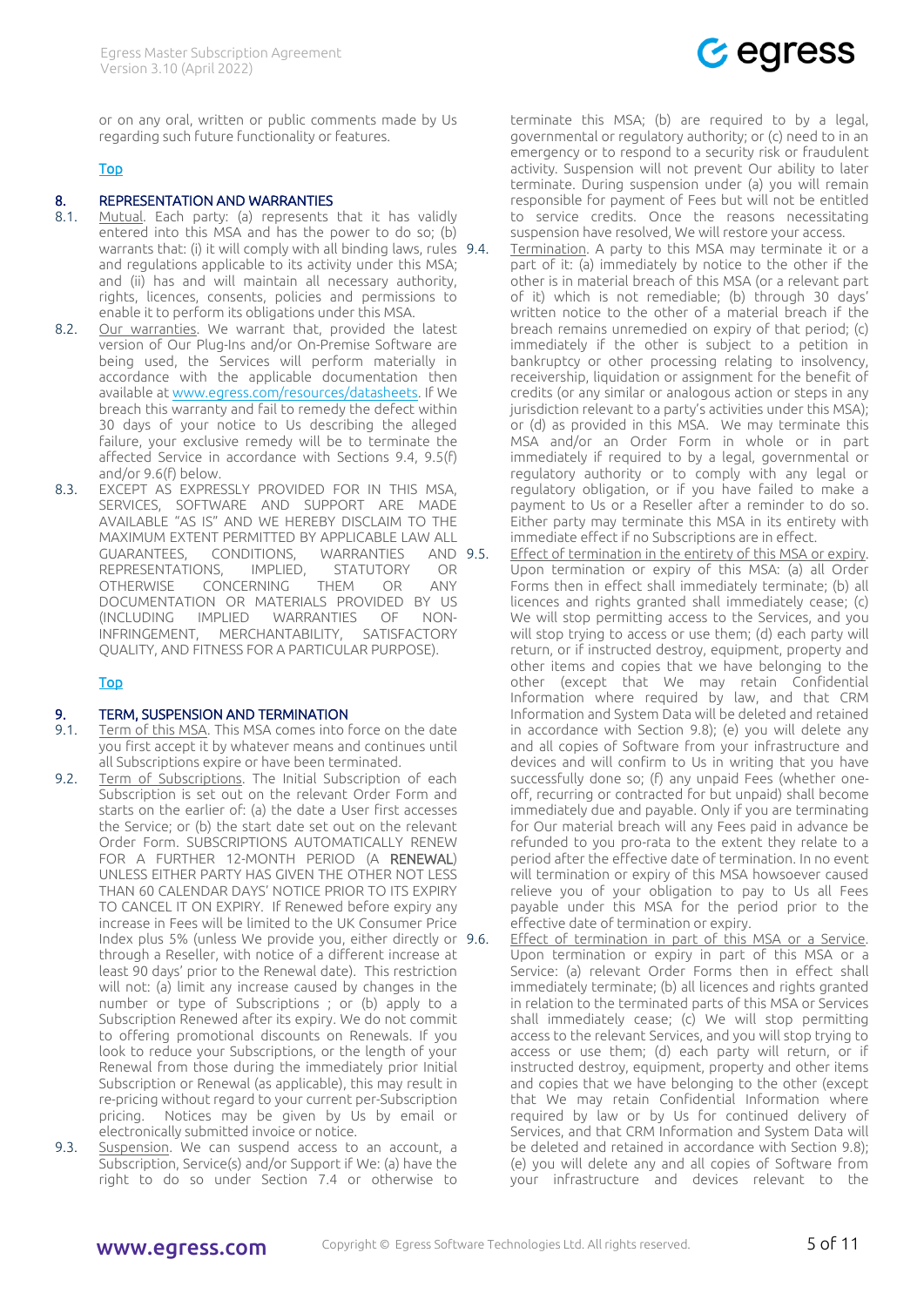

terminated Services and will confirm to Us in writing that you have successfully done so; (f) any unpaid Fees for terminated Services (whether one-off, recurring or contracted for but unpaid) shall become immediately due and payable. Only if you are terminating a Service for Our material breach will any Fees paid in advance will be 11. refunded to you pro-rata to the extent they relate to a 11.1. period after the effective date of termination. In no event will termination or expiry of this MSA in part howsoever caused relieve you of your obligation to pay to Us all Fees payable under this MSA for Services for the period prior to the effective date of their termination or expiry.

- 9.7. Access to Content on termination or expiry. If you have not already saved decrypted versions of your Content you will have the period set out in Our Retention Policy to request a copy (or a method for decrypting locally stored Content). We reserve the right to charge for assistance provided at Our then current rates. Following expiry of the retention period, in accordance with Our Retention Policy We will securely destroy or dispose of Content then in your accounts to the fullest extent technically possible and will have no obligation to store it and no liability to you, your Group or any User as a result of its 12. destruction or disposal.
- <span id="page-5-3"></span>9.8. Retention. The Services provide controls that may be used to retrieve, block access to or delete Content, and so Content may be subject to user defined retention or access periods. CRM Information, Content, System Data, Threat Data and Smart Data will be retained and deleted by Us in accordance with Our retention policy in force 12.2. from time to time a[t www.egress.com/legal.](https://www.egress.com/legal)
- 9.9. Survival. Any rights, remedies, obligations or liabilities accrued prior to termination or expiry will not be affected, in particular [3,](#page-0-1) [4.2,](#page-2-2) [4.4,](#page-2-3) [7.1,](#page-3-4) [7.4,](#page-3-3) [7.5,](#page-3-5) [8](#page-4-0) –[17](#page-7-2) (inclusive) shall survive termination or expiry of this MSA for whatever reason.

#### [Top](#page-0-4)

## <span id="page-5-0"></span>10. CONFIDENTIALITY

- 10.1. Confidentiality. Both of us understand that it is likely that access to each other's Confidential Information will be required in order to perform our respective obligations under this MSA. Each party will keep the other's Confidential Information in confidence using the same 12.3. degree of care that it uses to protect its own confidential information (but not less than reasonable care) and: (a) not use or exploit it in any way except for the purposes set out in this MSA; (b) only disclose it to those of its and its Group company's directors, personnel, representatives, agents, advisors and sub-processors who 12.4. need to know it for the purposes of this MSA. Where such disclosure is made, the relevant party will be responsible for ensuring that suitable confidentiality obligations are in place with the receiving party; (c) unless disclosable under this Section or Section [11](#page-5-1) not make it available to any third party; and (d) on request, return or destroy all copies of the other's Confidential Information in its possession or control.
- 10.2. Exclusions. Information is not Confidential Information if it is: (a) known to the receiving party without restriction before disclosure; (b) publicly available through no fault of the receiving party; (c) disclosed to the receiving party by a third-party not under a duty of confidence; (d) independently developed by the receiving party without 12.5. use of, reference to, or reliance on the disclosing party's

Confidential Information; or (e) is disclosed with the disclosing party's prior written consent.

## [Top](#page-0-4)

## <span id="page-5-1"></span>LAW ENFORCEMENT REOUESTS

Disclosure Requests. If We receive a valid and binding request or order of a governmental body (e.g. a court order, law enforcement demand or other local equivalent) relating to your Confidential Information, Content or Smart Data, We will attempt to re-direct the requestor to seek disclosure directly from you (and may provide your basic contact information to enable them to do this). If, notwithstanding those efforts, We are compelled to disclose the Confidential Information, Content or Smart Data then, provided We are allowed to do so, We will provide notice to you so that you may seek a protective order or other remedy. You can find out more information a[t www.egress.com/legal.](http://www.egress.com/legal)

#### [Top](#page-0-4)

## 12. IP AND PROPRIETARY RIGHTS

- <span id="page-5-4"></span><span id="page-5-2"></span>12.1. Rights in Data. Subject to Section [12.2](#page-5-4) you own, and will own, all IPRs in and to your Content and Smart Data. We and Our Group own all rights, title and interest (including IPRs) in and to the organisation and storing of CRM Information and System Data but not in or to any of your IPRs that may exist within those data sets.
	- Reservation of Rights. We, Our Group or licensors own all rights (including current and future developed IPRs), title, interest in and to the Services, Software, Threat Data, Third-Party Data and Support (including documentation, outputs, developments, deliverables, code, changes, updates and new versions of them, and in any learning enhancements to the artificial intelligence and machine learning themselves that are generated by its and their outputs and analysis of any data), in each case whether such are developed or created, revised or modified in response to your requests, suggestions, or ideas, even if performed as Professional Services. Except as set out in this MSA We do not, and will not be deemed to, grant you, your Group or a User any rights in or licences to any of the foregoing .
- Licence to Us. On behalf of yourself, your Group and Users, you grant Us, Our Group and Sub-Processors a fully-paid up, non-exclusive, royalty-free, sub-licensable licence to process, copy, cache, store, display and reproduce Content and Smart Data to provide the Services in accordance with this MSA.
- Ideas. You, for and on behalf of yourself, your Group and Users grant Us a fully-paid up, royalty free, worldwide, perpetual, irrevocable, transferable, sub-licensable (including through multiple tiers) right to use, modify, distribute and incorporate into the Software and Services (without attribution of any kind) any suggestions, enhancement request, recommendations, proposals, correction or other feedback or information provided relating to the Services, Software and/or Support . If you give us feedback relating to Third-Party Software then you similarly grant Us the right to permit the relevant licensor to use, modify, distribute and incorporate into its products, software and services your feedback on the terms set out above.
- Patents, Design Rights and Trademarks. Patents and design rights protect certain IPRs within the Services and Software. Details can be found at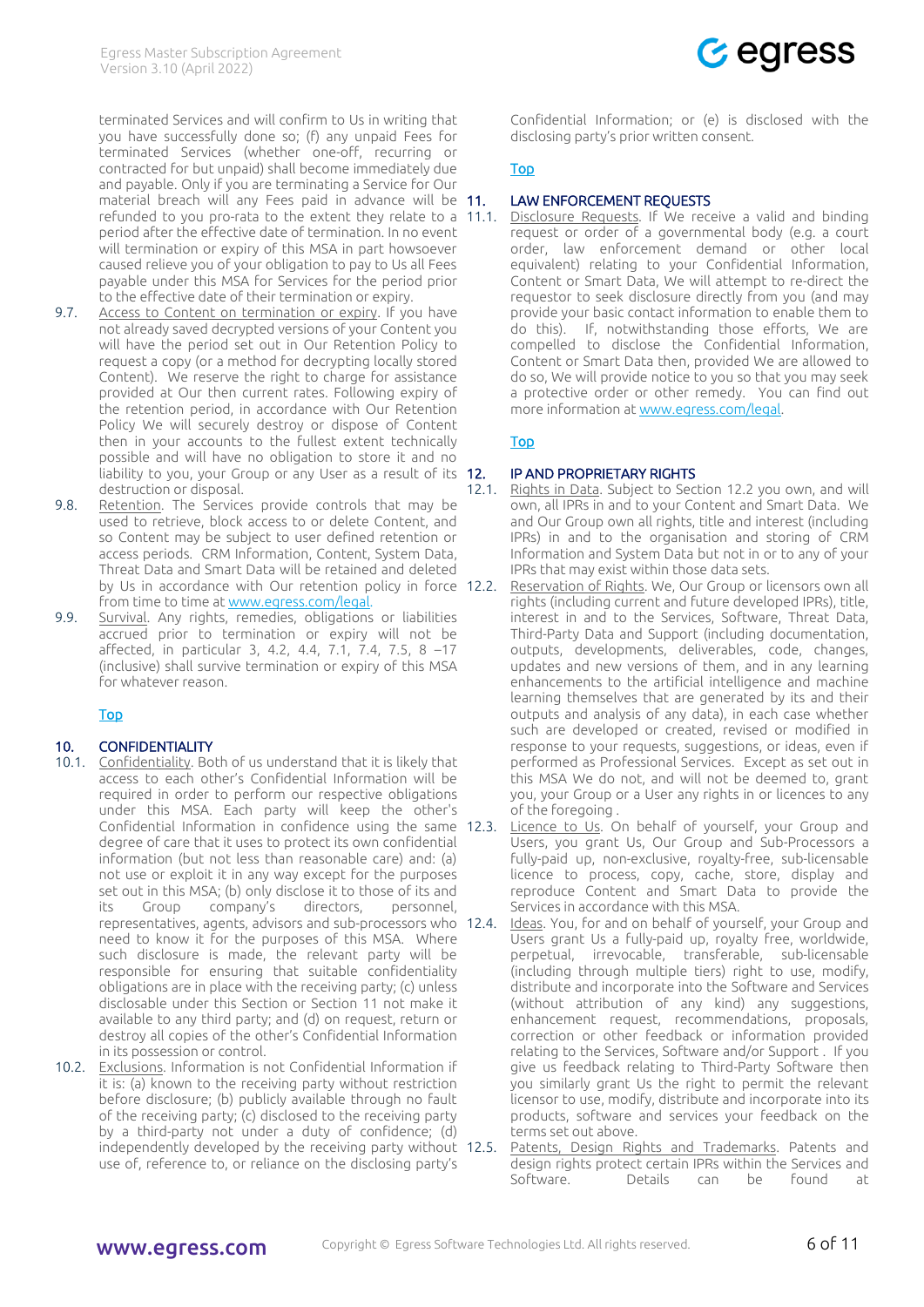[www.egress.com/about/patents.](https://www.egress.com/about/patents) You agree not to display or use any of Our or Our Group's trademarks or logos in any way without Our express prior written permission.

- 12.6. Publicity. We may use your name and logo in client and customer listings and marketing material (including on Our website) and you grant Us a non-exclusive, worldwide, royalty-free licence to do so. We may: (a) use your company name and logo in targeted outreach within your sector; and (b) request that you act as a reference for Our Services. Following successful deployment of the Services, we will jointly prepare and publish a press release announcing your use of the relevant Service(s).
- 12.7. Third-Party Software. Use of Third-Party Software within the Services and Software is subject to the terms of this MSA and may only be used in conjunction with that Software or Service, not separately.

## [Top](#page-0-4)

## <span id="page-6-0"></span>13. INDEMNITY

- <span id="page-6-2"></span>13.1. Indemnification by Us. We will defend you against any third-party claim that the Services, Software or Support infringe any third-party IPR and will indemnify you for amounts awarded against you in judgment or paid in settlement of such a claim; provided that: (i) you comply with the terms of this Sectio[n 13.1;](#page-6-2) (ii) the claim does not arise from your intentional tortious act or negligence; and, (iii) you have not compromised or settled such a third-party claim. In defence or settlement of such a claim We may at Our expense and discretion: (a) obtain the right for you to continue using the infringing or allegedly infringing material; (b) replace or modify the Services, Software or Support so it or they no longer infringe; or (c) terminate this MSA through notice to you and refund any Fees paid in advance for the unused remainder of your current Subscription Period. You will co-operate with Us in relation to the option We take. We will not be liable to the extent an alleged infringement is based on: a modification of the Services, Software or 14.2. Support other than by Us; the combination with a thirdparty product, data or software; your breach of this MSA; or, an issue that could have been resolved if you had updated or upgraded to a later version of the Services, Software or Support. This Section sets out your sole and exclusive right and remedy (and Our entire obligation and liability) for claims that the Services, Software, and/or Support infringe, misappropriate, or otherwise violate IPRs or other rights of a third-party.
- <span id="page-6-3"></span>13.2. Indemnification by You. Subject to Our obligation to indemnify you in accordance with Section [13.1,](#page-6-2) you will defend and indemnify Us, Our Group and Sub-Processors against any losses, damages, liabilities, fines, penalties, suits and costs and expenses (including reasonable legal fees) arising from any demand or claim or regulatory action arising from or related to: (a) an allegation that your Content infringes any IPR or breaches this MSA; 14.3. and/or (b) that you do not have a lawful basis or other right under applicable DPL to transfer your Content to Us and Our Group or to permit Us, Our Group and Sub-Processors to process it in accordance with this MSA. The terms of this Section [13.2](#page-6-3) will not apply to allegations or actual infringement of Our, Our Group's, or a Third-Party Software supplier's IPR.
- 13.3. Obligations of the indemnified party. The party indemnified under Section [13.1](#page-6-2) or [13.2](#page-6-3) above agrees to: (a) provide prompt notice of a claim and co-operate with the indemnifying party's defence or settlement of it at



the indemnifying party's cost; (b) not make any admission or statement in relation to the claim or attempt to settle it; (c) mitigate any losses or costs that it does, or may otherwise, incur. The indemnifying party will have sole authority to control the defence and/or settlement of any claim provided that it may not settle any claim against the indemnified party without the indemnified party's prior written consent unless it unconditionally releases the indemnified party and its Group from liability and does not impose any penalties, obligations or restrictions on the indemnified party and/or its Group or admit fault on their behalf.

# [Top](#page-0-4)

## <span id="page-6-1"></span>14. LIABILITY

- 14.1. Disclaimer of Damages. NOTWITHSTANDING ANYTHING TO THE CONTRARY CONTAINED IN THIS MSA, TO THE FULLEST EXTENT PERMITTED BY LAW, NO PARTY WILL, UNDER ANY CIRCUMSTANCES BE LIABLE TO THE OTHER PARTY, ITS GROUP OR USERS FOR ANY: (A) COST OF PROCUREMENT OF SUBSTITUTE GOODS, TECHNOLOGY OR SERVICES; OR, (B) CONSEQUENTIAL, INCIDENTAL,<br>SPECIAL, EXEMPLARY OR INDIRECT DAMAGES, OR INDIRECT DAMAGES. INCLUDING LOSS OF PROFITS, BUSINESS, DATA, SOFTWARE, GOODWILL, REVENUE, ANTICIPATED SAVINGS OR OPPORTUNITY, BUSINESS INTERRUPTION, WASTED EXPENDITURE, DAMAGE TO IMAGE OR REPUTATION, CORRUPTION OF DATA (EXCEPT WHERE ARISING DIRECTLY FROM A BREACH OF THIS MSA), EVEN IF THAT PARTY IS APPRISED OF THE LIKELIHOOD OF SUCH DAMAGES OCCURRING AND EVEN IF A REMEDY FAILS ITS ESSENTIAL PURPOSE. THE PRECEDING EXCLUSION WILL NOT APPLY TO A PARTY'S INDEMNITY OBLIGATIONS (BUT SOLELY TO THE EXTENT SUCH AMOUNTS ARE PAID TO A THIRD PARTY UNDER SUCH INDEMNITY). IN NO CIRCUMSTANCES SHALL ANY OF OUR LICENSORS BE LIABLE TO YOU UNDER THIS MSA.
	- No Control over transmission. YOU ACCEPT THAT WE HAVE NO CONTROL OVER THE CONTENT TRANSMITTED TO OR FROM THE SERVICES AND THAT WE DO NOT EXAMINE OR MODERATE THEIR USE OR THE NATURE OF CONTENT. WE THEREFORE EXCLUDE AND DISCLAIM ALL LIABILITY OF ANY KIND ARISING FROM THE TRANSMISSION OR RECEPTION OF CONTENT OR OTHER INFORMATION OF WHATEVER NATURE THROUGH THE SERVICES TO THE FULLEST EXTENT PERMISSIBLE BY APPLICABLE LAW. WE ARE NOT RESPONSIBLE FOR DELAYS, DELIVERY FAILURES OR OTHER LOSS OR DAMAGE RESULTING FROM THE TRANSFER OF DATA OVER COMMUNICATION NETWORKS AND FACILITIES NOT OWNED BY US OR UNDER OUR DIRECT CONTROL AND YOU ACKNOWLEDGE THAT THE SERVICES MAY BE SUBJECT TO LIMITATIONS, DELAYS AND ISSUES INHERENT TO THE USE OF SUCH FACILITIES.
	- Cap on Liability. EXCEPT FOR EACH PARTY'S INDEMNITY OBLIGATIONS AND YOUR PAYMENT OBLIGATIONS HEREUNDER, UNDER NO CIRCUMSTANCES WILL EITHER PARTY'S TOTAL LIABILITY OF ALL KINDS ARISING OUT OF OR RELATED TO THIS MSA (INCLUDING TO WARRANTY CLAIMS), REGARDLESS OF THE FORUM AND REGARDLESS OF WHETHER ANY ACTION OR CLAIM IS BASED ON CONTRACT, TORT, OR OTHERWISE, EXCEED THE TOTAL AMOUNT PAID BY YOU TO US EITHER DIRECTLY OR VIA A RESELLER (AS APPLICABLE) DURING THE 12 MONTHS IMMEDIATELY PRECEDING THE CLAIM OR SERIES OF CONNECTED CLAIMS. UNDER NO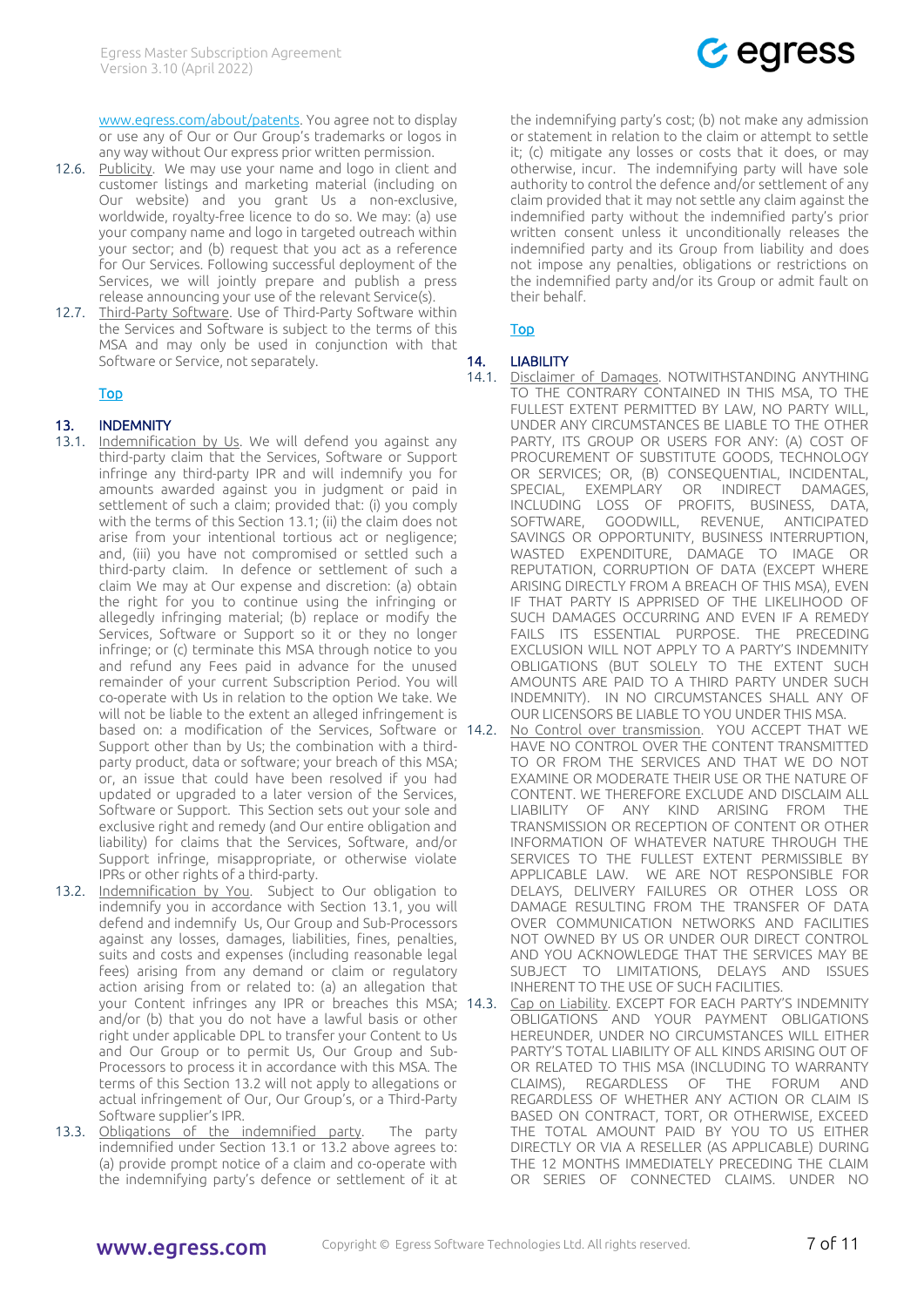CIRCUMSTANCES WILL OUR TOTAL LIABILITY OF ALL KINDS ARISING OUT OF OR RELATED TO OUR INDEMNITY OBLIGATIONS EXCEED THREE TIMES THE TOTAL AMOUNT PAID BY YOU TO US (EITHER DIRECTLY OR VIA A RESELLER (AS APPLICABLE) DURING THE 12 MONTHS IMMEDIATELY PRECEDING THE CLAIM OR SERIES OF CONNECTED CLAIMS.

- 14.4. Independent Allocations of Risk. EACH PROVISION OF THIS MSA THAT PROVIDES FOR A LIMITATION OF LIABILITY, DISCLAIMER OF WARRANTIES, OR EXCLUSION OF DAMAGES IS TO ALLOCATE THE RISKS OF THIS AGREEMENT BETWEEN THE PARTIES. THIS ALLOCATION IS REFLECTED IN THE PRICING OFFERED BY US TO YOU 16. AND IS AN ESSENTIAL ELEMENT OF THE BASIS OF THE 16.1. BARGAIN BETWEEN THE PARTIES. EACH OF THESE PROVISIONS IS SEVERABLE AND INDEPENDENT OF ALL OTHER PROVISIONS OF THIS MSA. THE LIMITATIONS IN THIS SECTION 14 WILL APPLY NOTWITHSTANDING THE FAILURE OF ESSENTIAL PURPOSE OF ANY LIMITED REMEDY IN THIS MSA.
- 14.5. Sole responsibility. You and your Group have sole responsibility for the results and conclusions obtained 16.2. from use of the Services and Support. You acknowledge that advice given by Services is based on analysis of User behaviour and is designed to assist, and not replace, your, 16.3. your Group and Users' own decision making and judgment. We will have no liability for damage caused by errors or omissions caused by a failure by you to take reasonable action at Our direction.
- 14.6. Failure to upgrade. We will not be liable for any liability, cost, claim or action arising directly from your failure to comply with your obligations under Sectio[n 5.3\(](#page-2-4)iii).
- 14.7. Exclusions: Some jurisdictions may not allow the exclusions or limitations set out above and so they may not apply to Our relationship with you. In such circumstances, Our liability for such damages will be 17. limited to the greatest extent permitted by applicable 17.1. law in that jurisdiction. In particular, nothing in this Section [14](#page-6-1) acts to exclude or limit liability that cannot be excluded or limited by applicable law (including in the 17.2. United Kingdom, death or personal injury caused by Our or Our Group's negligence, or fraud or fraudulent misrepresentation).

## [Top](#page-0-4)

# <span id="page-7-0"></span>15. USAGE RIGHTS AND REPORTING

- 15.1. Restrictions. We may review your use of Subscriptions. If you host the relevant part of the Services or Software, you will confirm no less than quarterly in writing the number of Subscriptions deployed. If a review reveals you have exceeded the number of Subscriptions purchased then We (or a Reseller) may invoice you for, 17.4. and you will pay, the Fees for the additional Subscriptions through to your next Renewal date (calculated on Our price list in force at the time and back-dated to the beginning of the relevant quarter).
- <span id="page-7-3"></span>15.2. Statistical Reports, analysis and updates. We may: (a) 17.5. compile statistical reports from System Data, Smart Data, Threat Data and other information relating to the performance, operation and use of the Services and identified threats; (b) process Smart Data to create anonymous data sets; (c) use System Data, Threat Data and anonymous data from the Services for security and operations management, creation of statistical analyses, pro-active maintenance and investigations and for research and development purposes; and (d) use Threat



Data to improve, update and modify the Services, including any block/allow lists, threat analysis, reports and records. We may make reports and information using any of the foregoing publicly available or otherwise share them with third-parties provided that they will not incorporate Content, Smart Data or personal or Confidential Information in a form that could serve to identify you or any User. We retain all IPR in this data, these reports and information.

## [Top](#page-0-4)

## DISPUTE RESOLUTION

- <span id="page-7-1"></span>Both of us shall attempt in good faith to resolve any dispute arising out of or relating to this MSA by negotiation between personnel who have authority to settle it. Notwithstanding the foregoing, both of us will be entitled to enforce our respective IPRs, to protect Confidential Information and to seek equitable relief at any time. Nothing in this MSA will prevent either of us from seeking equitable or injunctive relief at any time.
- If a dispute has not been resolved within 30 calendar days of the first written request by either party to resolve it, then we may each pursue any other available remedies.
- All communication relating to a dispute will be by electronic means and, subject to any contrary obligation in relevant rules or court guides, any bundles will be electronic. If paper bundles are required we will both use reasonable endeavours to use recycled paper, nonsolvent-based ink and cardboard dividers, tabs and folders. Subject to legal retention, bundles shall be disposed of through secure, confidential recycling.

# [Top](#page-0-4)

# **GENERAL**

- <span id="page-7-2"></span>Waiver. Failure or delay in exercising a right or remedy in this MSA or by law will not waive it and will not prevent or restrict further exercise of it.
- Severance. If part of this MSA is found by a court or administrative body of competent jurisdiction to be invalid, unenforceable or illegal, the other terms will remain in force. Any invalid, unenforceable or illegal term will be interpreted to give effect to our commercial intention. If that is not possible, it will be severed but the rest shall remain in full force.
- 17.3. Force Majeure. Neither party will be liable for any delay in performance or failure to perform our respective obligations under this MSA due to a cause or event outside its reasonable control except that you cannot claim relief under this Section in respect of your payment obligations.
- Special Conditions. In the event that any special conditions that may conflict with this MSA are expressly set out on an Order Form, this MSA shall be deemed adjusted accordingly in respect of the Subscriptions ordered on that Order Form only.
- Entire Agreement. This MSA (together with the documents referred to in it), including each Order Form entered into, constitutes the whole agreement between us and supersede any previous arrangement, understanding or agreement between us relating to their subject matter. The terms of any separate non-disclosure agreement shall not apply to delivery of the Services. We both acknowledge and agree that in entering into it, we do not rely on any undertaking, promise, assurance, statement, representation, warranty or understanding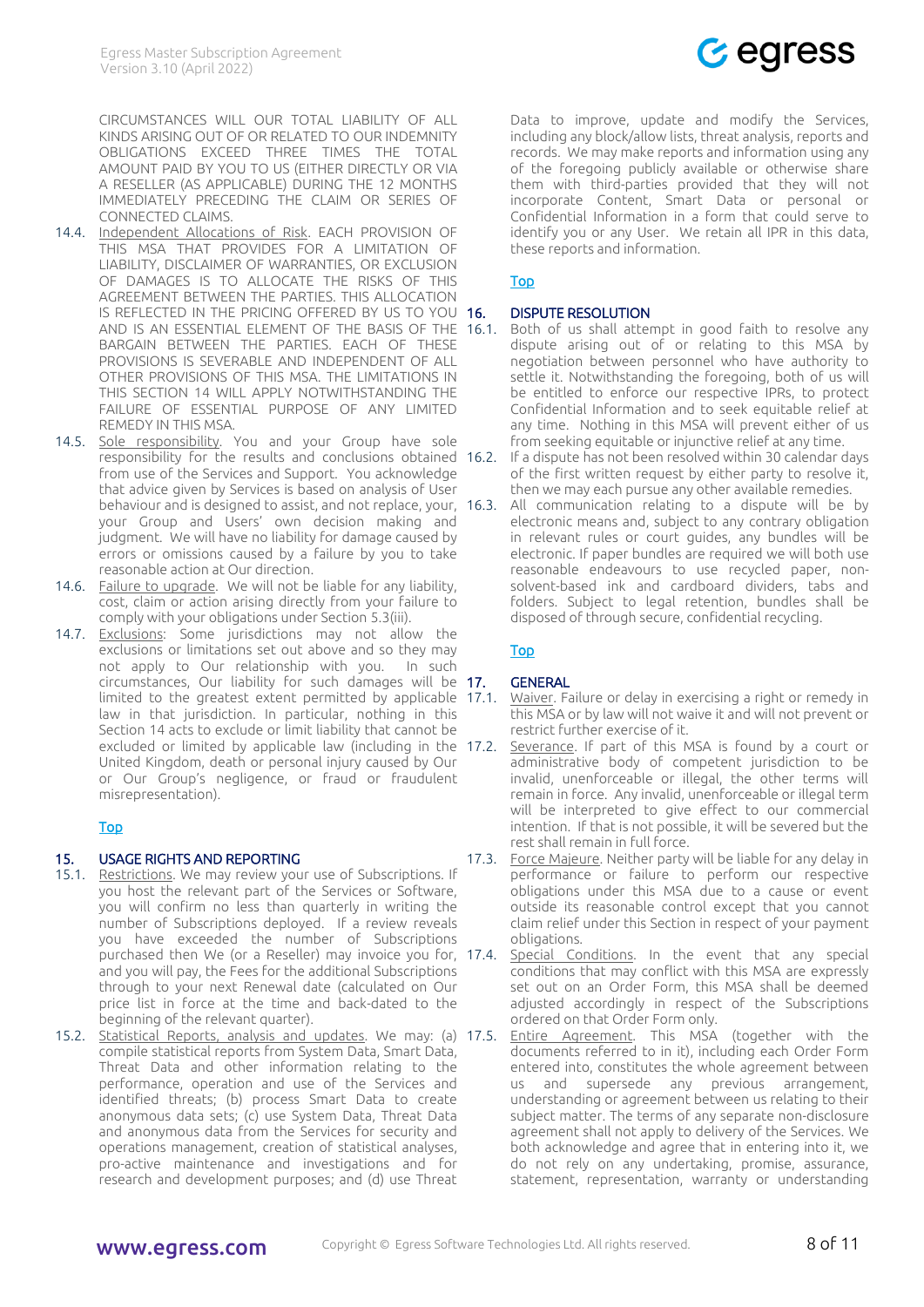(whether in writing or not) of any person relating to the subject matter of this MSA, other than as expressly set out in it. This Section does not limit or exclude liability for fraud or fraudulent misrepresentation.

- 17.6. Assignment. You may only assign this MSA in its entirety 17.9. to a successor in interest in the event of a sale or merger of your business provided that you provide Us with written notice of the same not less than 30 days prior to the date of the proposed assignment. Other than that, or deal with this MSA in whole or in part without Our prior written consent. This MSA will be binding on and inure to the benefit of each of us and our respective permitted successors and assigns. We reserve the right this MSA to any organisation to which We may transfer Our business or assets (including if We, or a relevant part of Us or Our assets, are proposed to be purchased or acquired by a third-party).
- 17.7. Export and Sanctions Compliance. You are solely responsible for compliance with all import, reimport, export, re-export, sanctions, anti-boycott laws and other regulations that apply to your, your Group's and Users' be liable for any failure to perform Our obligations if a relevant regulatory agency and/or government places sanctions on you, a member of your Group or any relevant beneficial owner, or otherwise designates any of the foregoing on a list of prohibited or restricted parties . You warrant and represent that: (i) you will not use, or permit the Services, Software or Support to be used for the transfer or sharing of dual use items or items subject to sanctions or embargoes; (ii) you and your Group are not (and neither is any party that directly or indirectly owns (50% of more) or controls you or a member of your Group) subject to sanctions or designated on any list of prohibited or restricted parties. You will give Us prompt notice if any of the foregoing are subject to such sanctions or designations; (iii) you will not transfer or permit the transfer of, the Services or Software (or any right of access or use), or use them in or for the benefit of, or to transfer Content to, an embargoed or sanctioned territory or prohibited or restricted party; and (iv) you will not re-export to any sanctioned territory , or re-transfer to a military end user or for military end use (including by a state owned enterprise), any items on the USML or Wassenaar Munitions List or items classified under ECCNs in A018 or in a 600 series, or any item that supports or contributes to the operation, installation, refurbishing, development or production of these items. store, you agree to register with Us before accessing the Services . We may terminate or suspend this MSA, a relevant Order, Subscription and/or Your Account as a result of any breach of this Section. All payments to Us must be in funds and through banking channels not blocked or frozen by any authority. responsible for any name or end use screening on your, your Group or a User's behalf.
- 17.8. Anti-Bribery and Corruption. You confirm that you and your Group have not been offered or otherwise received any illegal or improper bribe, payment, gift or other item, thing or experience of value from any of Our Personnel. If you identify any such thing you must notify Us promptly

at [legal@egress.com.](mailto:legal@egress.com) You will maintain all necessary policies and procedures in relation to compliance with anti-bribery and corruption legislation as required by applicable law.

- <span id="page-8-1"></span><span id="page-8-0"></span>No Partnership. We are both independent contractors. Nothing in this MSA is intended to or shall operate to create a partnership, joint venture, agency or employment between us or authorise either of us to act as agent for or to bind the other.
- you cannot assign, novate, transfer, charge, sub-contract 17.10. Third-Party Rights. There are no third-party beneficiaries under this MSA except that Our Group companies and licensors of Software, Third-Party Data and Third-Party Software may enforce the provisions of Sectio[n 12](#page-5-2) to the extent necessary to protect their respective IPR.
- to transfer Our obligations, rights and permissions under 17.11. Coverning Law, Notices and Jurisdiction. The Egress entity you are contracting with, to whom you should serve notices, and the law and jurisdiction that apply to this MSA are as set out in the table below in this Section [17](#page-7-2) (except that We will be able to bring action against you in any jurisdiction relevant to the protection of Our IPR or that within Third-Party Data or Third-Party Software). We both disclaim application of the United Nations Convention on the International Sale of Goods.
- use of the Services, Software and Support. We shall not 17.12. Notices. To avoid printing documents and the release of greenhouse gas emissions arising through transportation of post, any notice or other communication given by either of us under or in connection with this MSA shall, unless not permitted by applicable law, be sent by: (a) you to [legal@egress.com;](mailto:legal@egress.com) and (b) Us to the email address then associated with your administration account. Notices will be effective when sent provided that, subject to the remainder of this Section [17.12,](#page-8-1) no failure or other DNS message is received by the sending party. Each of us may change our respective address to another single address through 10 calendar days' prior written notice. Rejection or refusal to accept, or inability to deliver because of a changed address of which no notice has been received, will constitute receipt. If notice is not by law permitted to be given solely by email, notices must be sent by you to Our relevant address below, and by Us to the address on your Order Form (subject to any change notified in accordance with this Section). A notice will be deemed delivered at the time at which it would have been delivered in the normal course of post if sent by overnight delivery, pre-paid first-class post or recorded delivery post; or immediately if delivered by hand (unless in each case delivery is not during working hours, in which event they will be effective at 9am on the next working day). All notices to Us must still be copied to [legal@egress.com.](mailto:legal@egress.com)
- If you subscribe through a Reseller or through an app 17.13. Amendments and variations. No variation of, or to, this MSA shall be effective unless it is in writing and signed by both you and us (or our respective authorised representatives). This Section does not apply to documents or information referred to at a URL within this MSA which may be updated from time to time by Us.
	- We are not 17.14. Order of precedence. In the event of a conflict or inconsistency, the following order of precedence shall apply: (a) the Order Form; (b) the document referred to at Section [6.3](#page-3-6) (in respect of obligations under the relevant DPL only); and (c) this MSA.

[Top](#page-0-4)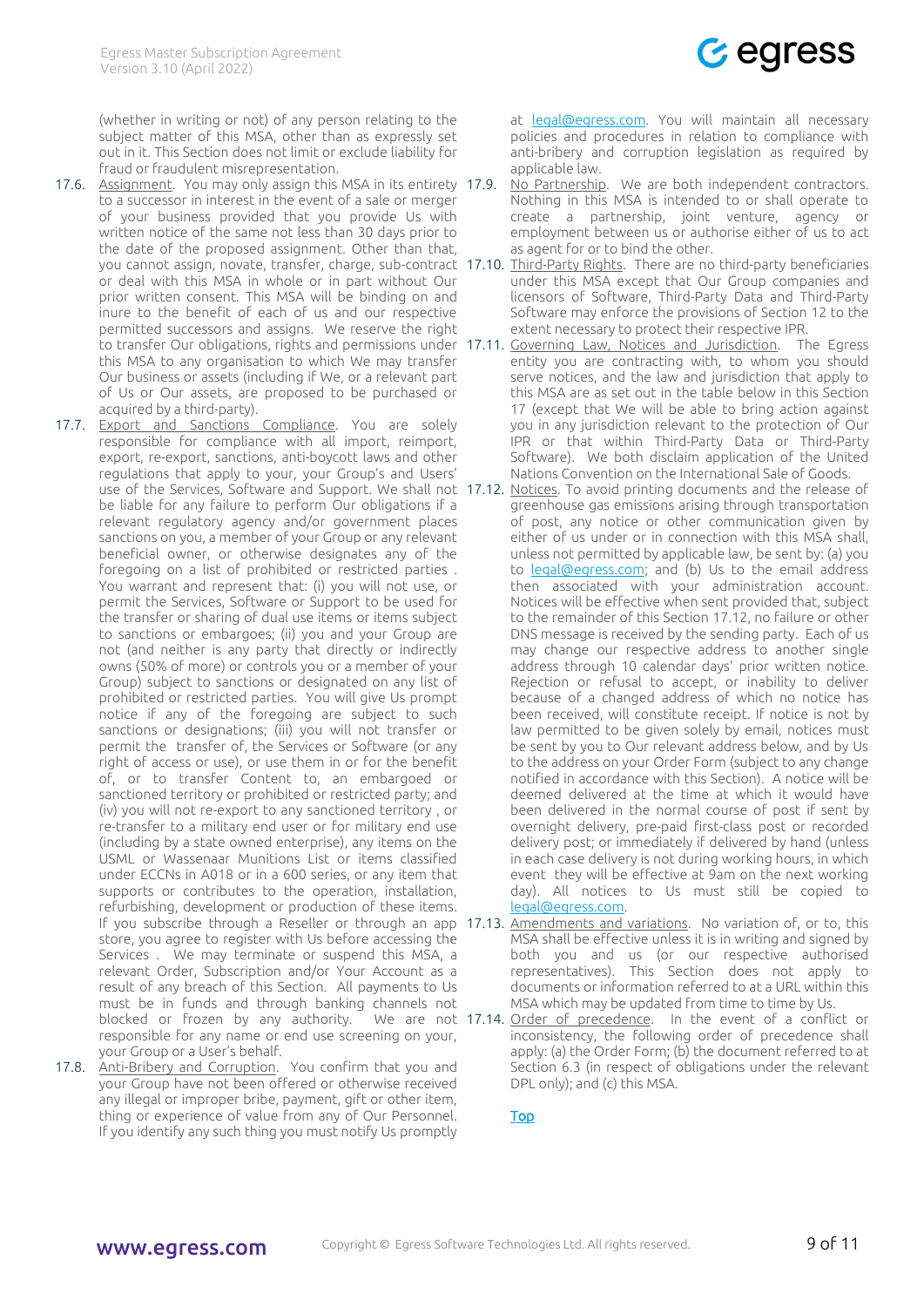

| Where you are<br>domiciled                     | Egress entity entering into this MSA and any Order<br>Forms, and subject to Section 17.12, address for<br>service of legal notices                                                                                                                                       | Governing law                                                               | Courts with<br>exclusive<br>jurisdiction                                    |
|------------------------------------------------|--------------------------------------------------------------------------------------------------------------------------------------------------------------------------------------------------------------------------------------------------------------------------|-----------------------------------------------------------------------------|-----------------------------------------------------------------------------|
| The USA                                        | Egress Software Technologies, Inc. (a Massachusetts<br>corporation, ID number 001158155) Suite 2, Level 3,<br>268 Summer Street, Boston, MA 02210, US<br>Simultaneous copy to: legal@egress.com                                                                          | State of Delaware<br>See also below<br>Section 18.1                         | Boston,<br>Massachusetts. See<br>also below Section<br>18.3                 |
| Canada                                         | Egress Software Technologies Inc (an Ontario<br>Corporation, number 885902-7) 30 Via Renzo Drive,<br>Suite 200, Richmond Hill, L4S 0B8, Ontario, Canada<br>Simultaneous copy to: legal@egress.com                                                                        | State of Ontario                                                            | State of Ontario                                                            |
| European Union<br>or European<br>Economic Area | Egress Software Technologies Limited (registered<br>number: 06393598, registered as a foreign legal<br>entity on the Dutch Chamber of Commerce) CCI:<br>74110462 Herengracht 420, 1017 BZ Amsterdam, The<br><b>Netherlands</b><br>Simultaneous copy to: legal@egress.com | Dutch Law                                                                   | See below Section<br>19                                                     |
| UK and rest of the<br>World                    | Egress Software Technologies Limited (registered<br>number: 06393598) 12th Floor, The White Collar<br>Factory, 1 Old Street Yard, London, EC1Y 8AF, UK<br>Simultaneous copy to: legal@egress.com                                                                         | England and Wales<br>(including non-<br>contractual disputes<br>and claims) | England and Wales<br>(including non-<br>contractual<br>disputes and claims) |

## <span id="page-9-0"></span>18. UNITED STATES SPECIFIC PROVISIONS

- 18.1. Federal Government End Use Provisions. We provide the Services, including related software and technology, for ultimate federal government end use in accordance with the following: The Services consist of "commercial items," as defined at FAR 2.101. In accordance with FAR 12.211-12.212 and DFARS 227.7102-4 and 227.7202-4, as applicable, the rights of the U.S. Government to use, modify, reproduce, release, perform, display, or disclose commercial computer software, commercial computer software documentation, and technical data furnished in connection with the Services shall be as provided in this MSA, except that, for U.S. Department of Defense end users, technical data customarily provided to the public is furnished in accordance with DFARS 252.227-7015. If a government agency needs additional rights, it must negotiate a mutually acceptable written addendum to this MSA specifically granting those rights.
- 18.2. UCC. We both specifically disclaim application of Article 2 of the Uniform Commercial Code as codified.
- 18.3. Governing law. We both agree to the governing law provision set out above in Section [17](#page-7-2) without regard to choice or conflicts of law rules.
- <span id="page-9-5"></span>18.4. Arbitration. Except as set out in Sectio[n 18.6](#page-9-4) below, any dispute or controversy arising out of, relating to, or concerning any interpretation, construction, performance, or breach of this MSA (or any other document or agreement that forms part of it) will be settled by arbitration to be held in Massachusetts, in accordance with the rules then in effect of the American Arbitration Association. The arbitrator may grant injunctions or other relief in the dispute or controversy. The decision of the arbitrator will be final, conclusive and binding on both of us. Judgment may be entered on the arbitrator's decision in any court having jurisdiction. We and you will each pay one-half of the costs and expenses of the arbitration, and each of us will separately pay our own counsel's fees and expenses.
- 18.5. Waiver of Jury Trial. The arbitration section above in Section [18.4](#page-9-5) constitutes a waiver of a right to a jury trial for all disputes relating to all aspects of our relationship

(except that, for the avoidance of doubt, such waiver shall not limit a party's rights to seek equitable remedies as provided in Section [18.6](#page-9-4) below), including the following claims: (a) claims for breach of contract, both express and implied, breach of the covenant of good faith and fair dealing, negligent or intentional infliction of emotional distress, misrepresentation or interference with contract or prospective economic advantage, or defamation; and (b) any and all claims for violation of any federal, state or municipal law.

- <span id="page-9-4"></span>18.6. Equitable remedies. Either of us may apply to any court of competent jurisdiction for a temporary restraining order, preliminary injunction, or other interim or conservatory relief, as necessary, without breach of this MSA or abridgement of the powers of the arbitrator.
- <span id="page-9-1"></span>18.7. Consideration. Each of our respective promises to resolve claims by arbitration in Section [18.4](#page-9-5) and the provisions of this MSA, rather than through the courts, is consideration for the other's like promise.

## [Top](#page-0-4)

# <span id="page-9-3"></span><span id="page-9-2"></span>19. EU/EEA SPECIFIC PROVISIONS

- 19.1. Courts with exclusive jurisdiction. All disputes arising out of, or in connection with, this MSA and its subject matter or formation (including non-contractual disputes or claims) will be exclusively brought to the Amsterdam District Court following proceedings before the Chamber for International Commercial Matters (the NCC District Court). In addition, an action where an interim or protective measure is sought or another decision for which the court in summary proceedings is designated by law, may also be brought to the NCC's District Court in summary proceedings. Any appeal shall be exclusively brought to the Amsterdam Court of Appeal before the NCC Court of Appeal Chamber and all proceedings will be in English.
- 19.2. If the NCC District Court or the NCC Court of Appeal are incompetent for any reason, each party irrevocably agrees that the courts of Amsterdam, the Netherlands